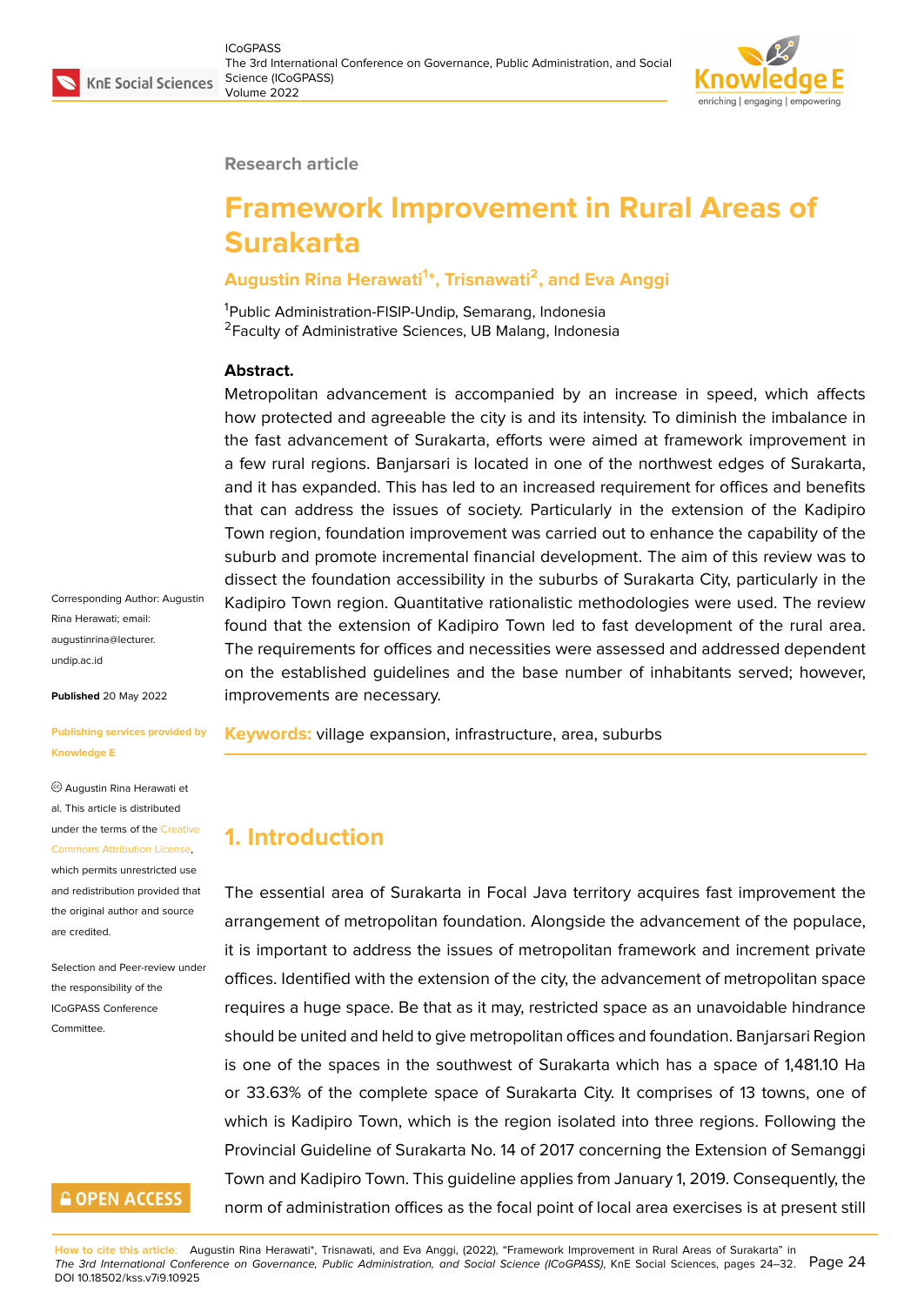

a regulatory region. This exploration intends to examine the accessibility of framework in the development space of Kadipiro Town so that administrations accommodated society, who encountered the new region, can be satisfied.

Provincial imbalance is one of the issues that regularly emerge being developed. Provincial imbalance becomes critical when the region inside the regulatory limit comprises of different likely normal assets and geological areas(1). The improvement cycle has three goals, those are expanding accessibility, extending the appropriation of different offices and framework for the requirements of individuals' lives, and expanding the way of life of the local area all in all.

As indicated by Setiadi (2006)(2), foundation improvement can energize financial development, either straightforwardly or in a roundabout way. Foundation is a precondition for different areas to create. Alluding to the actual framework, foundation gives transportation, water system, waste, structures, and offices to meet fundamental human requirements in friendly and financial life. Framework frameworks can be characterized as essential offices worked for social and financial requirements. As indicated by Stiglitz, 2000, framework will in general prompt public products given by the public authority.

The World Bank (1994)(3), separates foundation into three sections, specifically: 1) monetary framework as the improvement of actual frameworks like power utilities, correspondence organizations, water, disinfection, and gas; public works foundation like streets, dams, trenches, seepage, water system; and the transportation area like air terminals, terminals, stations, and harbors; 2) social foundation as framework that prompts human and ecological turn of events, training, wellbeing, places of love, and markets; and 3) managerial foundation as foundation as law implementation, regulatory control, and coordination.

As per Mulyono Sadyohutomo (2008)(4), the job of public foundation and offices is as an office required by the more extensive society which is done all the while by the public authority as the party in question for addressing the necessities of the general public, both essential and auxiliary requirements. This obligation concerns the arrangement and the board of the executives. Albeit the execution of these arrangements isn't completely carried out by the public authority, it tends to be executed by private authorities.

Yunus (2008)(5) , characterizes the Peri-Metropolitan as the space that encompasses the city. The area of this space has a person among metropolitan and rustic. Right away, the peri-metropolitan region (WPU) had a country work and the local area exercises as ranchers who utilized horticultural land. In its turn of events, the peri-metropolitan region has transformed into a metropolitan region. This is shown by the change of farming area into settlements, exchange and administrations, and industry. The actual morphological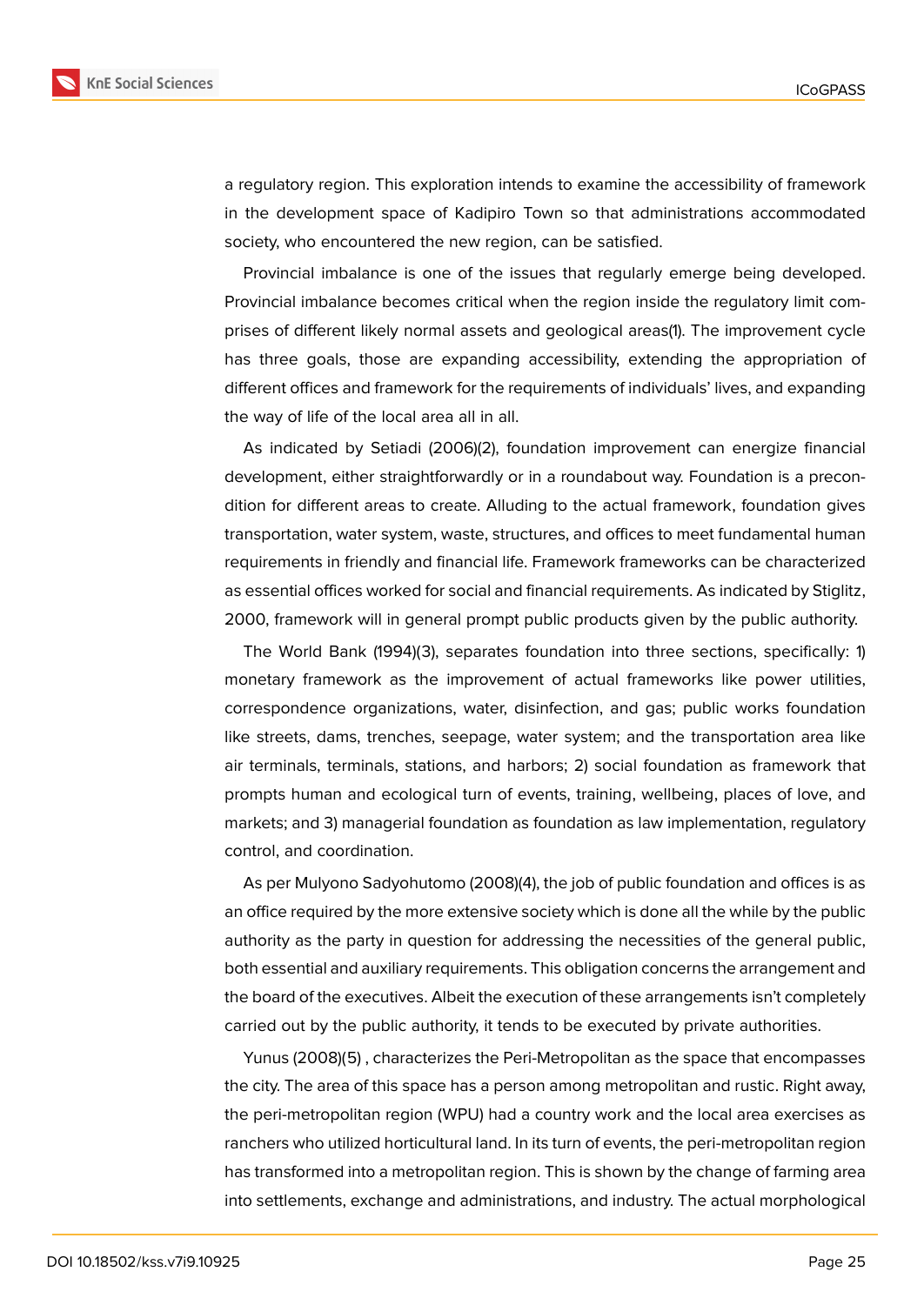

characters of WPU can be distinguished from the external limit of developed land, a smaller city with metropolitan land, described by 100% appearance of non-rural land use to 100% portrayed by horticultural landforms. The presence of non-agrarian land use shows that metropolitan regions are spreading outward and are drawing nearer to the super metropolitan regions. Subsequently, this shows that the more serious the advancement of the metropolitan actual appearance, the higher the force, the less metropolitan improvement will be.

In its financial person, WPU is described by expanding populace development and monetary action. Truth be told, development and exercises are constantly trailed by expanded requests for the utilization of room for home and exercises. The improvement of offices and framework assumes a significant part in addressing the necessities of society. Populace development and its exercises are constantly trailed by expanding requests for the utilization of room for home and exercises. The advancement of offices and foundation assumes a significant part in addressing the necessities of society. Populace development and its exercises are constantly trailed by expanding requests for the utilization of room for home and exercises. The advancement of offices and framework assumes a significant part in addressing the necessities of society.

As a general rule, framework can be characterized as actual offices in creating or building public uses through the arrangement of labor and products to general society. Administration offices and framework are generally given for nothing or at reasonable and controlled costs (Akatsuka and Yoshida, 1999) in Rindang Bangun Prasetyo (2010)(6)

A foundation framework is the primary ally of the capacity of the social and monetary framework in individuals' regular routines. A framework can be characterized as the fundamental offices or designs, hardware, and establishments that are built and important for the working of the social and financial arrangement of a general public.

Foundation is a significant part of creation exercises and can influence financial exercises. Improvement of foundation offices can empower innovative turn of events; subsequently, creation exercises productivity can be accomplished. Through effectiveness will make more noteworthy result and work openings. Then again, the accessibility of sufficient foundation can increment territorial venture (Kodoatie, 2000)(7).

Framework can likewise be characterized into fundamental and integral foundation. Essential foundation incorporates areas that have attributes and public interests that are crucial to different economies, which are non-tradable and isolated both actually and spatially; for instance: expressways, rail routes, seaports, seepage, dams, etc. From one viewpoint, corresponding foundation like gas, power, phone, and drinking water.

.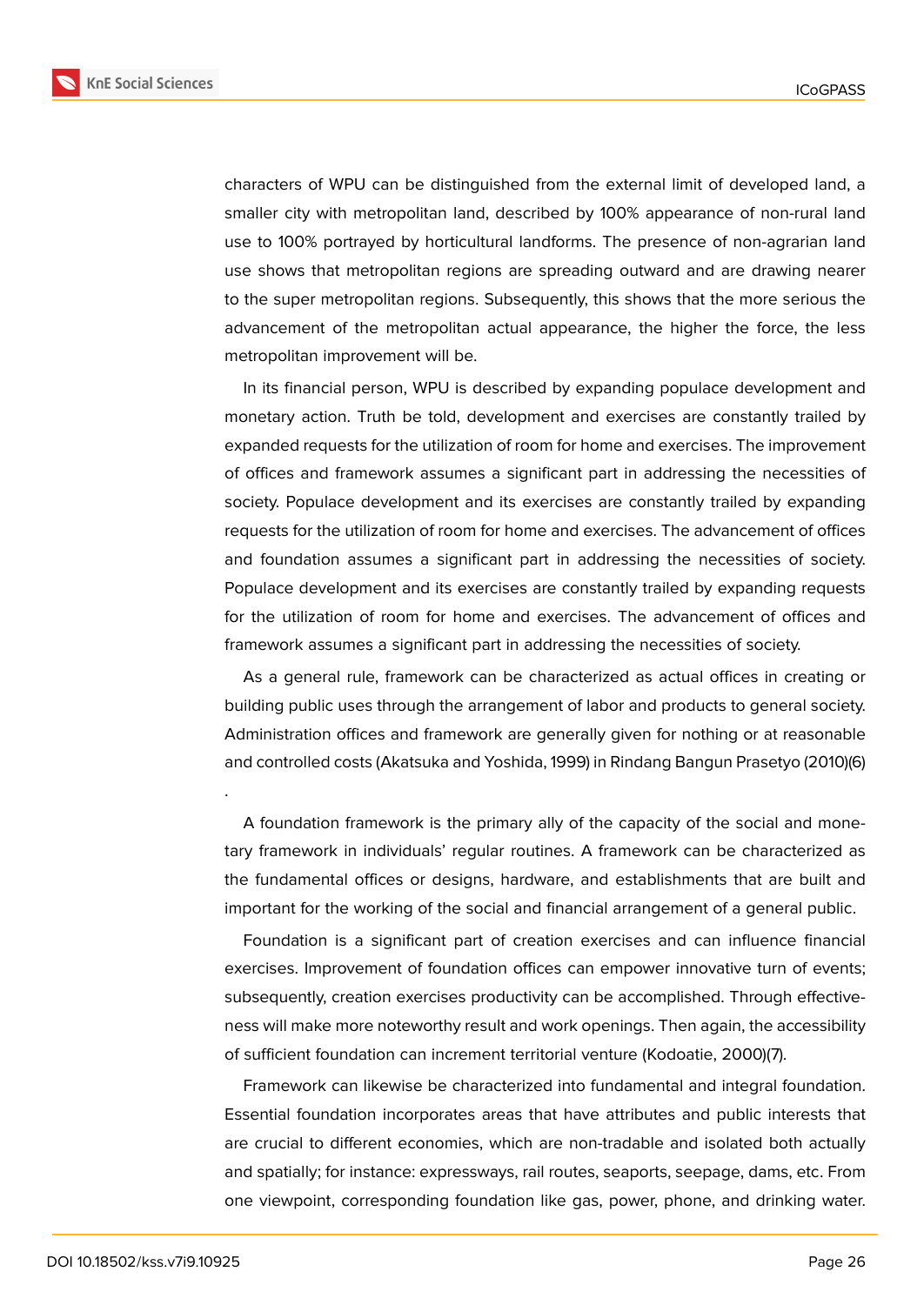

Essential framework is generally given by the public authority since it is required by the more extensive local area. Be that as it may, in its arrangements, the public authority can help out business elements or the private area.

The public authority through Official Guideline Number 42 of 2005 concerning the Advisory group for the Speed increase of Framework Arrangement, portrays a few sorts of foundation controlled by the public authority, to be specific: transportation framework, street framework, water system framework, water and sterilization foundation, power foundation telematics, just as oil and gas transportation foundation. The characterization of framework can be classified as essential foundation since it is required by the more extensive society with the goal that its arrangement should be controlled by the public authority.

# **2. RESEARCH METHODS**

In this exploration, the distinguishing proof of the accessibility and nature of ecological foundation in the Kadipiro Region was broke down utilizing quantitative engaging techniques dependent on the aftereffects of surveys and perceptions got in the field to decide the accessibility, quality, and conveyance of natural framework in the metropolitan regions. rural areas. The graphic technique was utilized to inspect gatherings of individuals, items, conditions, and musings. The phases of the exploration were the issue explanation, assurance of examination goals, substance and spatial constraints, detailing of the hypothetical system – either unequivocally or verifiably, information assortment, measurable investigation, translation of the outcomes, suggestions, and revealing, John W. Creswell (2009)(8)

This graphic technique was considered under the examination led, where the creator attempts to distinguish and investigate the accessibility of natural offices in suburbia, in anticipating the following 10 (ten) a long time with restricted perceptions of the requirements for offices of the general public.

# **3. DATA AND ANALYSIS**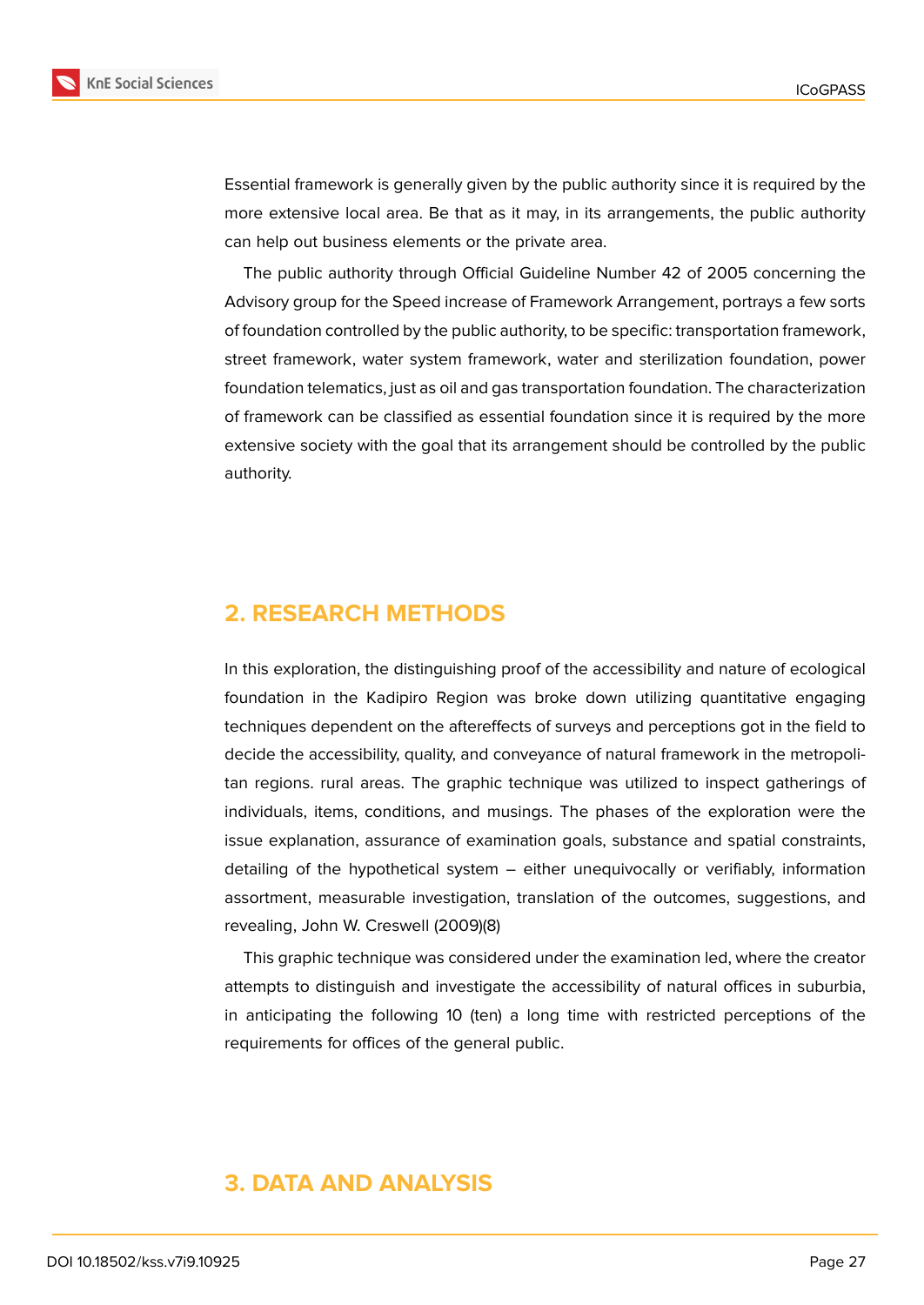

### **3.1. Analysis of the Requirement for Supporting Offices and Framework Because of Changes in Managerial Limits and the Improvement of New Exercises**

The requirement for offices and framework was assessed dependent on least assistance norms, the base number of individuals served, and the scope of administrations for existing offices and foundation. The division of the managerial space of Kadipiro Town into three metropolitan towns will influence the assessment of the development of essential metropolitan offices and foundation dependent on least assistance guidelines, particularly those identified with taxpayer supported organization office offices.

# **3.2. Population Change and Projection**

Notwithstanding the difference in the managerial space of Kadipiro Town into three – in particular Kadipiro, Banjarsari, and Joglo – Towns, thought of the investigation of the requirements for essential offices and foundation of the locale depended on the base number of supporting inhabitants to decide the requirement for framework and offices for the following 10 years (for example 2029).

#### **3.3. Analysis of the Dispersion of Local area Movement Focuses**

Local area movement focuses in Kadipiro are disseminated and have administration scales going from city, region, to town levels. There are numerous action habitats, yet just 4 action places that draw in the public eye. These movement communities include:

Instruction: Grade School, Center School, Secondary School, and School

Exchange: markets, wholesales, and shops

Office: town office

Wellbeing: Medical clinics, Local area Wellbeing Focuses, and Supporting Wellbeing **Communities** 

# **3.4. Distribution Examination of Public Offices**

Essentially, the instructive offices in the review region were very finished, from kindergarten to advanced education. The dissemination was likewise genuinely even, ready to arrive at all assistance regions. Notwithstanding, the development of the air terminal rail and the development of a twofold track, just as an obstruction/security divider, have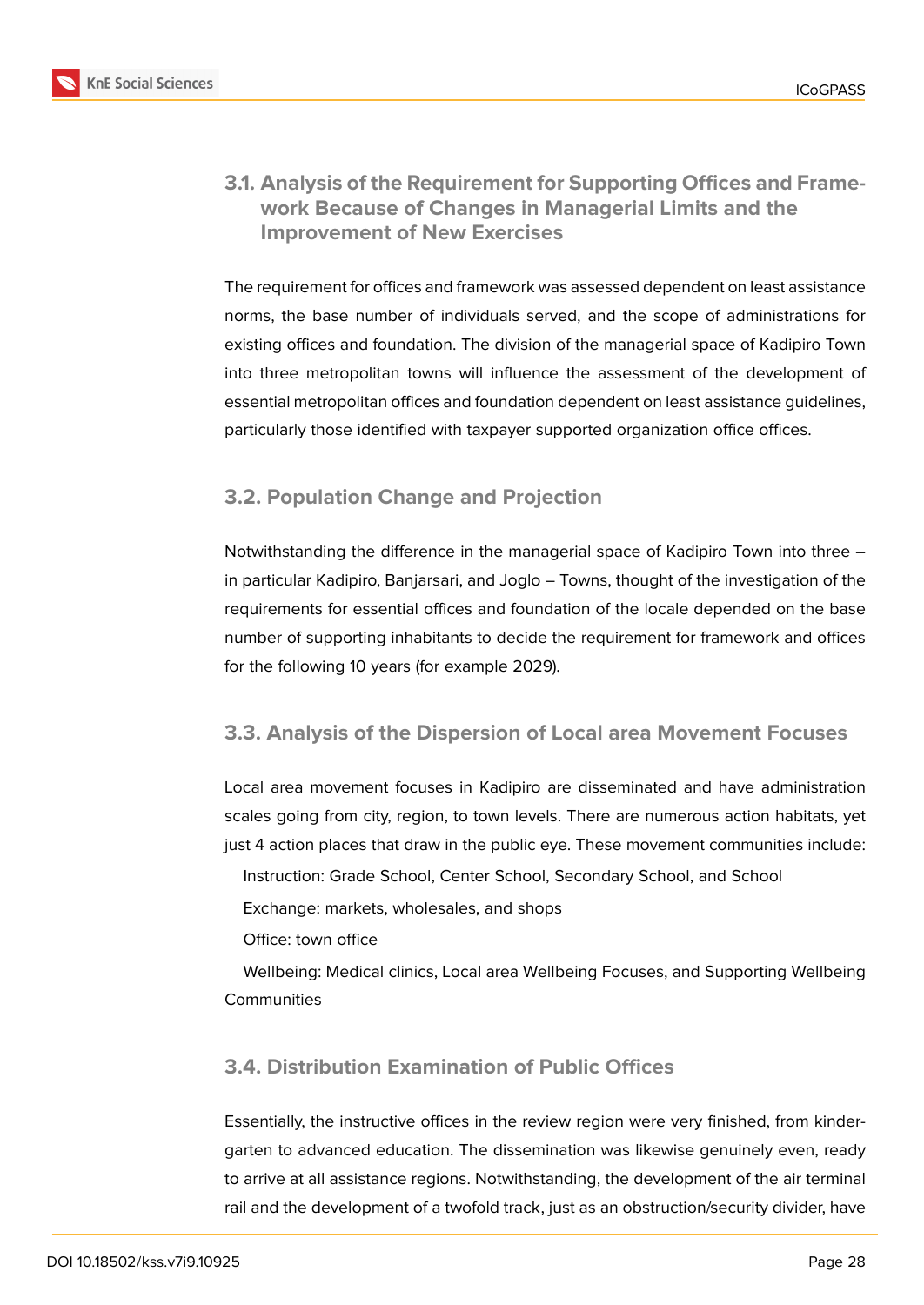

made some instructive offices progressively hard to reach. Inhabitants need to take a diversion to get to these offices. Travel time additionally increments. Also the expanding clog because of the deficiency of elective access that presently don't can be passed because of the shut rail organization.

In the interim, the development of one Kadipiro region into three new metropolitan regions – Kadipiro, Banjarsari, and Joglo – preferably likewise changes the base necessities for fundamental offices and framework that ought to be given by every town. Coming up next is a gauge of the requirement for fundamental offices and framework that should be accommodated the populace until the finish of the 2029 arranging year with the arrangements of SNI 03-1733-2004.

# **4. Kadipiro VILLAGE**

The arrangement to construct a twofold track comprising of an air terminal associating line and a current rail line will isolate the eastern and western pieces of Kadipiro Town. Nonetheless, the neighborhood government has expected the development of Kadipiro Town into three metropolitan towns. Following Provincial Guideline of Surakarta Number 11 of 2017 concerning the Development of Semanggi and Kadipiro Towns, Kadipiro Town is isolated into 3 (three) towns in particular Banjarsari, Kadipiro, and Joglo Towns. The guideline applies as of January 1, 2019. Consequently, standard help offices as the focal point of local area exercises are at present still a managerial region. Nonetheless, it is important to recalculate the assistance needs of local area exercises in 2018 assuming that the guideline has been carried out.

In view of the information over, a few things should be considered with respect to the circulation and administration of local area action focuses; as follow:

1. It is important to build the quantity of rudimentary, middle school, and secondary school instruction focuses in every town with the goal that training administrations are equally conveyed to limit local area developments, particularly those intersection the Joglo Cross (in light of the fact that main Joglo Cross will be opened in the Kadipiro Town);

2. For advanced education administrations, it is the size of city benefits so that individuals are coordinated to keep on utilizing official intersections, the Joglo, Ngemplak, and Tanggul intersections;

3. Ideally, every town has 1 unit of retail plaza + neighborhood market with a size of 30,000 individuals. It should be accommodated Kadipiro and Joglo Towns. Retail outlets and ecological business sectors are one of the greatest age factors other than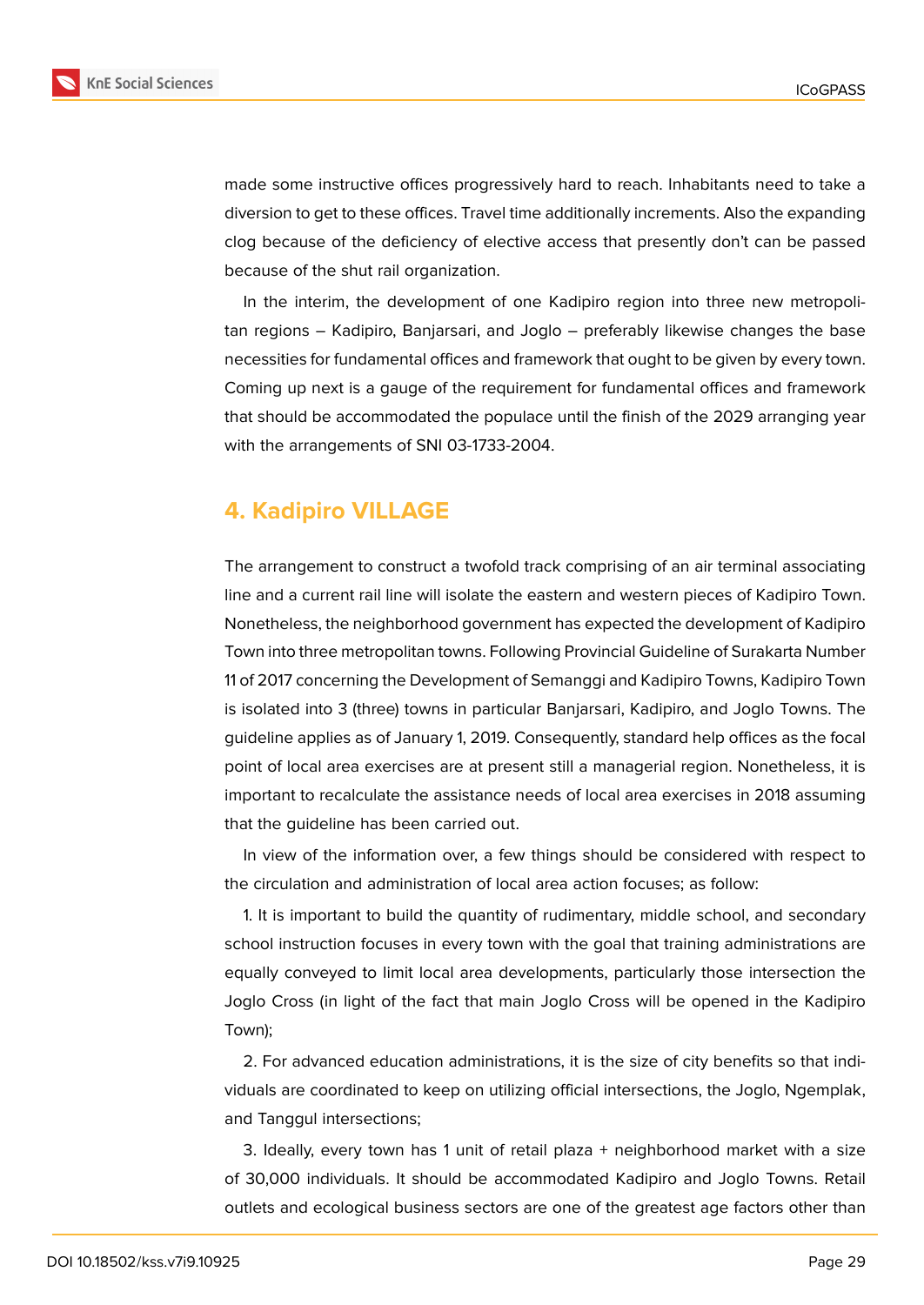

**KnE Social Sciences** 

schooling, so they should be given depending on the situation by thinking about the area. Consequently, imminent purchasers and potential merchants don't have to cross the Joglo crossing;

4. The existing Kelurahan office will be supplanted with the Kelurahan Banjarsari/ Sekip office, while the Kelurahan Kadipiro and Kelurahan Joglo workplaces are as yet in the underlying advancement process. The town office is the focal point of local area exercises which is fundamental for populace benefits so it is significant in the determination of new areas; Health services for Supporting Health Centers, Community Health centers are sufficient so that public health services are expected to be fulfilled. This means that the need for health services already exists in each newly formed village.

5. Health administrations for Supporting Wellbeing Habitats, People group Wellbeing focuses are adequate so general wellbeing administrations are relied upon to be satisfied. This implies that the requirement for wellbeing administrations as of now exists in each recently framed town. While the clinic is a city administration scale so that assuming the local area needs to get to it, it is coordinated through the authority crossing, the Joglo crossing;

6. The requirement for local area movement focuses to help town level taxpayer driven organizations (30,000 supporting occupants) as multi-reason youth communities for every town.

### **4.1. Examination of Local area Development Examples and Conventional Ways**

On a full scale level, the example of local area development in the space is impacted by the example of street structures that associate action communities. The example of development from north to south is served through the essential authority street, Lane Solo-Purwodadi to Simpang 7 (seven convergences) Joglo, which is proceeded through the optional gatherer street Kol. Jalan Soegiyono which meets with Lt. Jen. Sutoyo, and Jalan Capt. Piere Tendean which meets Jalan A. Yani as the Solo-Ngawi conduit street. The place of clog happens at the doorstop of the Joglo train which is the crossing point of Simpang 7 (7-way convergence).

The development design from the north is likewise served by an essential nearby street (review street) along the edge of the railroad from Jetak (under Jalan Raya Soker) in the north to the Tanggul crossing point in the south. This review street plays a significant part in aiding the local area traffic, particularly assuming all railroad intersections are shut and walled to true intersections that stay open like Joglo and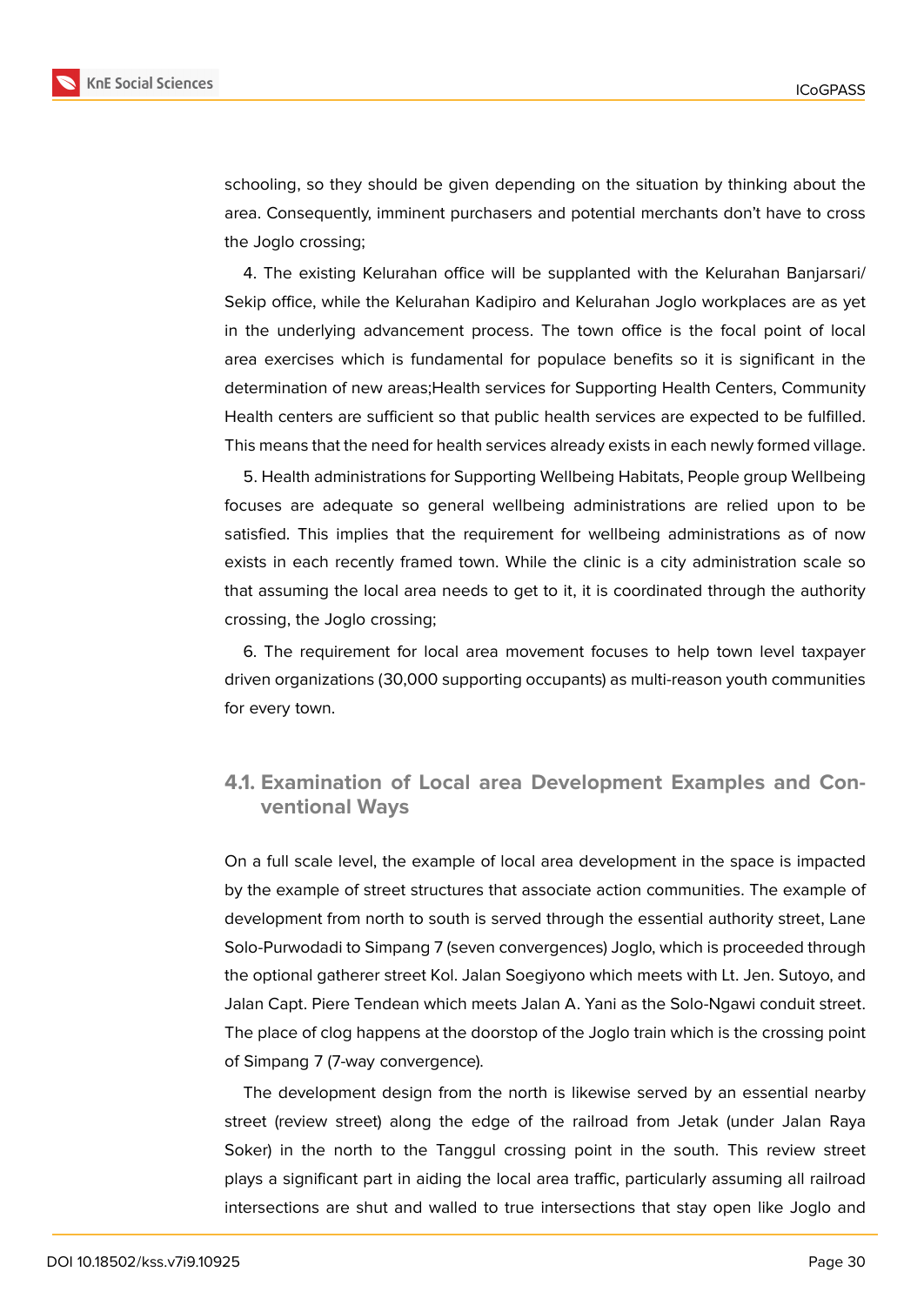

Tanggul. In the interim, the example of local area traffic from west to east is served by blood vessel streets, Jalan Letjen Suprapto, Jalan Kimangun Sarkoro – Lintas Joglo – Jalan Sumpah Pemuda to the ring street which is associated with the Solo-Ngawi blood vessel street. Besides, the traffic design from west to east is likewise served by Jalan A. Yani which is additionally a blood vessel street.

Prior to the customary intersection (without hybrid) in Kadipiro town was shut, many individuals who moved from west to east through conventional intersections were generally bike riders. Conventional intersections are the most straightforward and quickest course from the focal point of local area exercises on the west side (Stikes PKU Muhammadaiyah, Surakarta Emergency clinic, lodging) to arrive at objections on the east side (modern and lodging) since they can straightforwardly get to the roadway. Be that as it may, assuming the customary intersection is shut, then, at that point, all engine vehicles should take a diversion to show up at the Joglo railroad crossing. This causes the thickness of vehicles at the Joglo crossing point. Therefore, blockage is deteriorating.

It is assessed that weighty gridlocks likewise happen at the Tanggul crossing. Blockage is brought about by the high progression of two-wheeled vehicles crossing the Tanggul because of the conclusion of conventional intersections, not due to railroad intersections. As indicated by data from occupants around the Tanggul, the railroad crossing isn't at a similar level as the rail above and in the Tentara Pelajar beneath. Subsequently, the assessed blockage point happens at the convergence of Jalan Tentara Pelajar with Jalan Letjen Sutoyo.

# **5. Conclusion**

From the consequences of the examination, it very well may be presumed that the extension of the Kadipiro Town region into 3 (three) regions, in particular Kadipiro, Banjarsari, and Joglo Towns has made suburbia of Surakarta experience quick movement improvement. In addressing the requirements of the general public, it has been determined dependent on the populace and the arrangements of SNI 03-1733-2004. The extension regions actually require total instructive offices and foundation (Primary school, Middle School, and Secondary School), shops, markets, and government workplaces in Joglo and Banjarsari towns. Wellbeing offices have been met. The example of very thick transportation traffic in the review region was impacted by the example of the street structure that associates the focal point of action. The issue was, there was